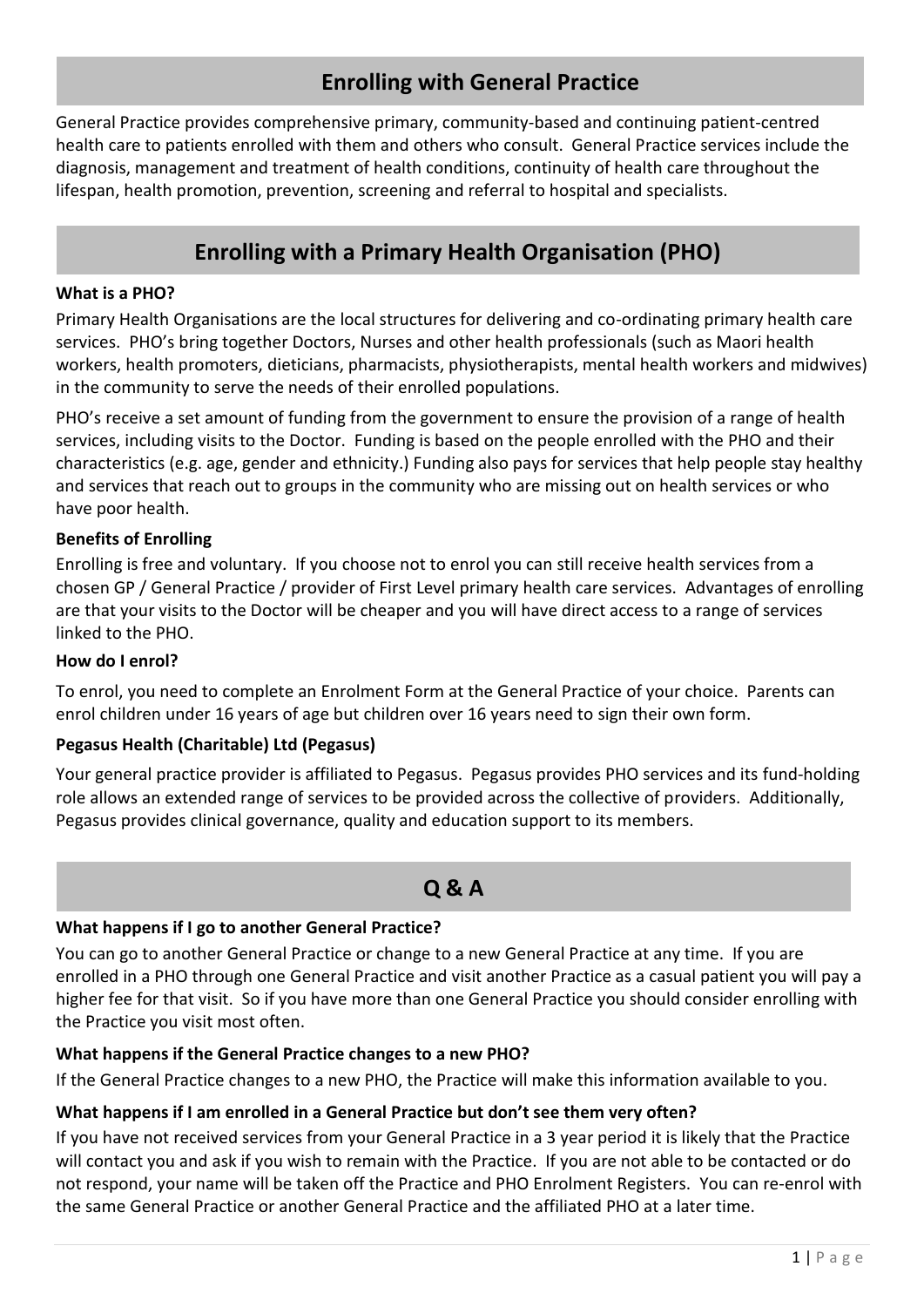# **How do I know if I'm eligible for publicly funded health & disability services?**

See table below, talk to the Practice staff, call 0800 855 151 or visit the website below; [http://www.health.govt.nz/new-zealand-health-system/eligibility-publicly-funded-health-services/guide-eligibility](http://www.health.govt.nz/new-zealand-health-system/eligibility-publicly-funded-health-services/guide-eligibility-publicly-funded-health-services)[publicly-funded-health-services](http://www.health.govt.nz/new-zealand-health-system/eligibility-publicly-funded-health-services/guide-eligibility-publicly-funded-health-services)

## **Enrolment in the Practice / Primary Health Organisation (PHO)**

If you **reside permanently in New Zealand<sup>1</sup>** and you are **not** a New Zealand citizen, you are **eligible to enrol** if meet one of the following eligibility criteria:

| a) | Hold a resident visa or a permanent resident visa (or a residence permit if issued before December<br>2010) OR                                                                 |
|----|--------------------------------------------------------------------------------------------------------------------------------------------------------------------------------|
| b) | Are an Australian citizen or Australian permanent resident AND able to show I have been in New<br>Zealand or intend to stay in New Zealand for at least 2 consecutive years OR |
| c) | Have a work visa/permit and can show that I am able to be in New Zealand for at least 2 years<br>(previous permits included) OR                                                |
| d) | Are an interim visa holder who was eligible immediately before my interim visa started OR                                                                                      |
| e) | Are a refugee or protected person OR in the process of applying for, or appealing refugee or<br>protection status, OR a victim or suspected victim of people trafficking OR    |
| f) | Are under 18 years and in the care and control of a parent/legal guardian/adopting parent who<br>meets one criterion in clauses $a - e$ above OR                               |
| g) | Are 18 or 19 years old and can demonstrate that on the 15 April 2011, I was the dependant of an<br>eligible work visa/permit holder (visa must still be valid) OR              |
| h) | Are a NZ Aid Programme student studying in NZ and receiving Official Development Assistance<br>funding (or their partner or child under 18 years old) OR                       |
| i) | Are participating in the Ministry of Education Foreign Language Teaching Assistantship scheme OR                                                                               |
| j) | Are a Commonwealth Scholarship holder studying in NZ and receiving funding from a New Zealand<br>university under the Commonwealth Scholarship and Fellowship Fund.            |

**<sup>1</sup>**Residing permanently in NZ means that you intend to be resident in New Zealand for at least 183 days in the next 12 months. Note: these do not need to be consecutive days.

## **Contact details**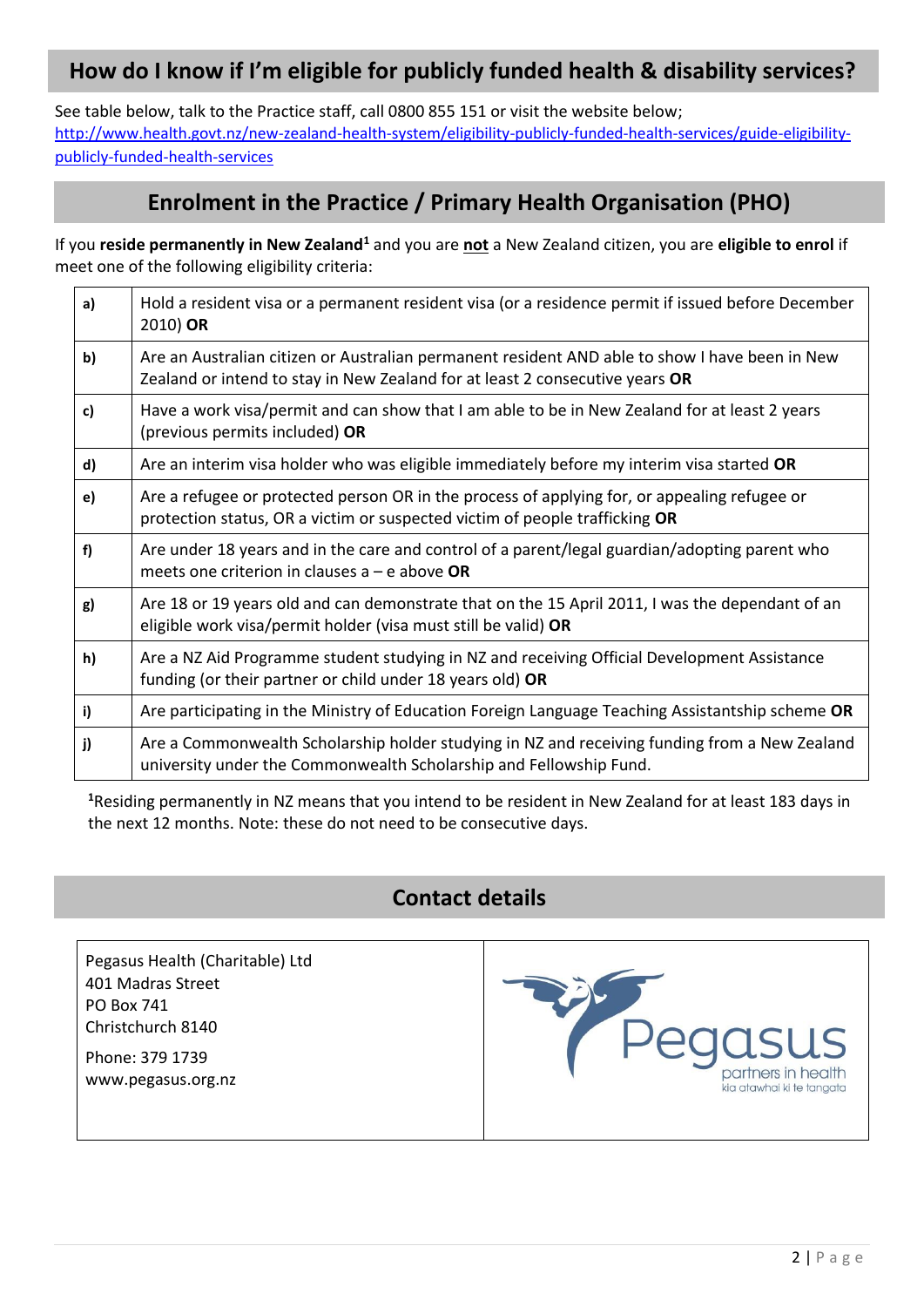## **Health Information Privacy Statement**

Your privacy and confidentiality will be fully respected. This fact sheet sets out why we collect your information and how that information will be used.

### **Purpose**

We collect your health information to provide a record of care. This helps you receive quality treatment and care when you need it.

We also collect your health information to help:

- keep you and others safe
- plan and fund health services
- carry out authorised research
- train healthcare professionals
- prepare and publish statistics
- improve government services.

### **Confidentiality and information sharing**

Your privacy and the confidentiality of your information is really important to us.

- Your health practitioner will record relevant information from your consultation in your notes.
- Your health information will be shared with others involved in your healthcare and with other agencies with your consent, or if authorised by law.
- You don't have to share your health information, however, withholding it may affect the quality of care you receive. Talk to your health practitioner if you have any concerns.
- You have the right to know where your information is kept, who has access rights, and, if the system has audit log capability, who has viewed or updated your information.
- Your information will be kept securely to prevent unauthorised access.

### **Information quality**

We're required to keep your information accurate, up-to-date and relevant for your treatment and care.

### **Right to access and correct**

You have the right to access and correct your health information.

- You have the right to see and request a copy of your health information. You don't have to explain why you're requesting that information, but may be required to provide proof of your identity. If you request a second copy of that information within 12 months, you may have to pay an administration fee.
- You can ask for health information about you to be corrected. Practice staff should provide you with reasonable assistance. If your healthcare provider chooses not to change that information, you can have this noted on your file.

Many practices now offer a patient portal, which allows you to view some of your practice health records online. Ask your practice if they're offering a portal so you can register.